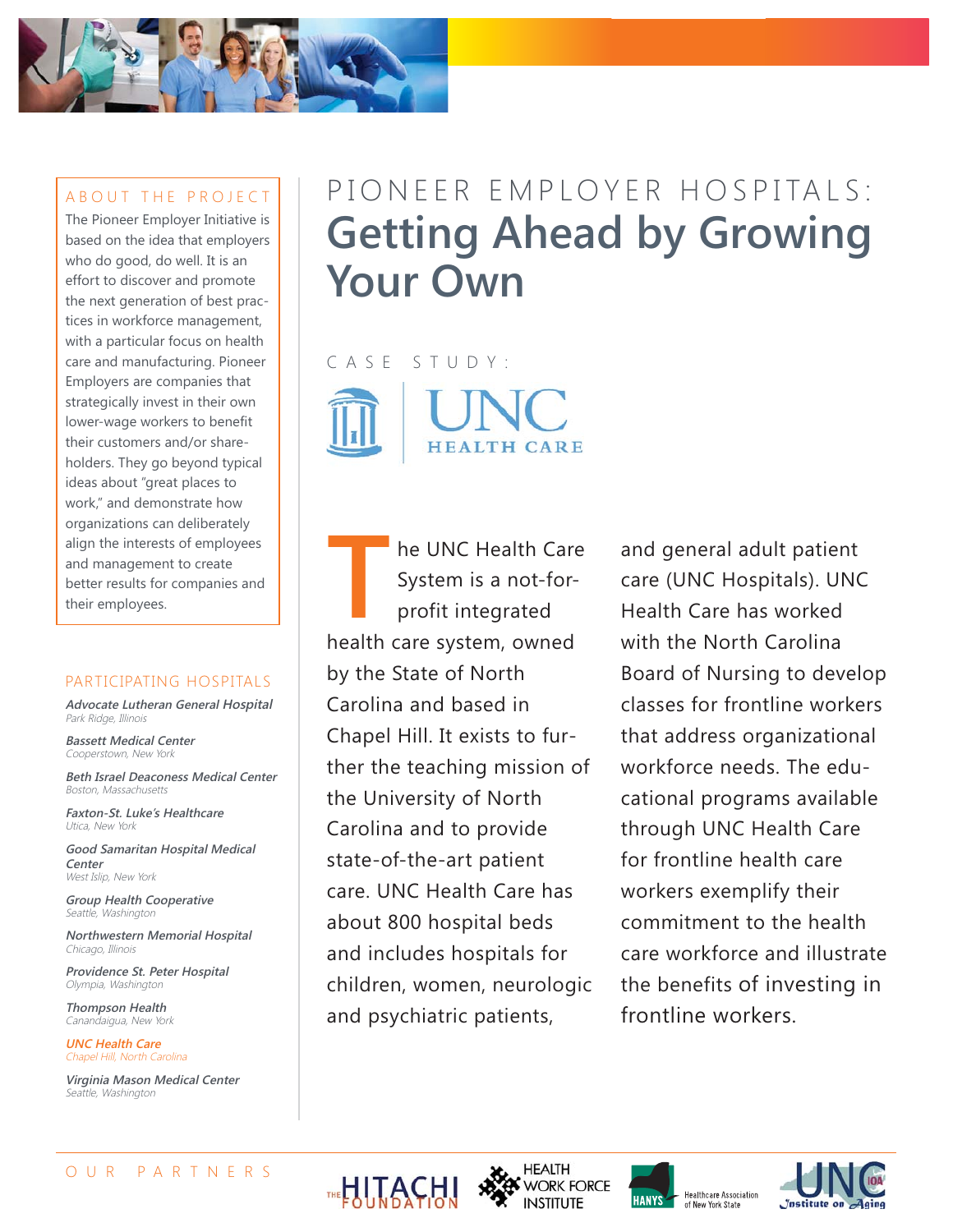**"Partners in Practice is about trying to provide excellent care for our patients through a collaborative approach combining the nurse and her nursing skills, working with a partner, the NAII who is able to support the nurse but also do some of the tasks that the nurse used to have to do. The goal is to provide good care with a team approach and increased efficiency and improve patient impressions and perceptions of their care."**

# **How It Began**

UNC Health Care has a well established clinical advancement system for registered nurses (RN), and administrators were interested in developing a similar career ladder for nursing assistants and other paraprofessionals. They began to look at their organizational needs and determined that there was demand for more highly skilled nursing assistants (NA) who were cross-trained to handle administrative tasks as well. The right approach could lighten the workload, increase the job satisfaction of nursing assistants, improve quality for patients and minimize cost.

Their solution was to pair nurses with nursing assistants, shifting some traditional RN responsibilities to more highly skilled NAs, freeing nurses up for the more skilled tasks. This reorganization, called Partners in Practice, reduces the number of patients that each nursing assistant is responsible for while also increasing their autonomy and responsibility—and makes nurses more effective. The nurses are covering more patients and getting to work up to their scope of practice more regularly.

Partners in Practice. Partners in Practice is a staffing model in which an NA II or clinical support technician (CST) II is paired directly with an RN

on the floor for each shift. The teambased model requires that the NA II adopt some of the tasks that the RN used to complete. The RN is then responsible for a greater number of patients during a shift (typically six), while an NA II is responsible for a fewer number of patients (typically 6-8, as compared to 8-12 in previous staffing models). This model allows NA IIs to work up to their full scope of practice and uses a more balanced staffing ratio of RNs and NA IIs, which administrators think leads to higher quality, more efficient, and more cost effective care. Administrators also think it has improved the overall job satisfaction of nursing assistants, who complained about heavy workloads in previous staffing models. The model has been piloted in several units and will soon be implemented across all units (where appropriate) in UNC Hospitals.

Building on these workforce needs, UNC Health Care began developing a career ladder for nursing assistants, called the Clinical Support Staff Development Model. The career ladder is based on two key positions: the nursing assistant II position and the clinical support technician, which UNC Health Care trains in-house. Both positions are described in greater detail below.

KAREN FUTCH, RN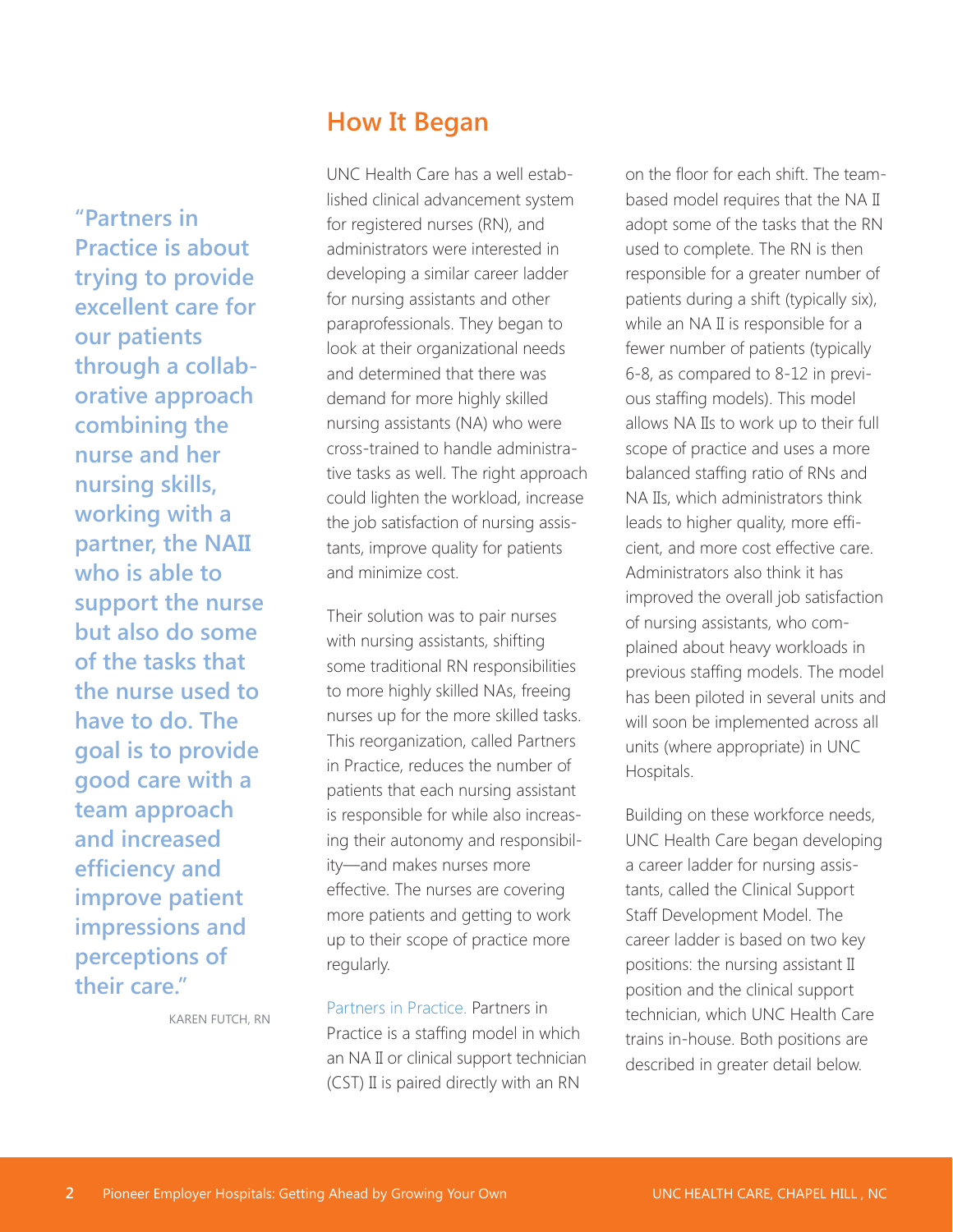# **How It Works**

UNC Health Care has developed a figure (see below) that illustrates the Clinical Support Staff Development Model, which is a career ladder for nursing assistants and other hospital paraprofessionals. Workers who come into the organizations as a nursing assistant I can train to become an NA II or clinical support technician I and II. Health unit

coordinators and other hospital paraprofessionals (e.g. mobility technicians, telemetry technicians) can also training to become a clinical support technician I or II.

Clinical Support Technician I. The first phase of the Clinical Support Staff Development Model was to develop a CST role on the care



### **CLINICAL SUPPORT STAFF DEVELOPMENT MODEL**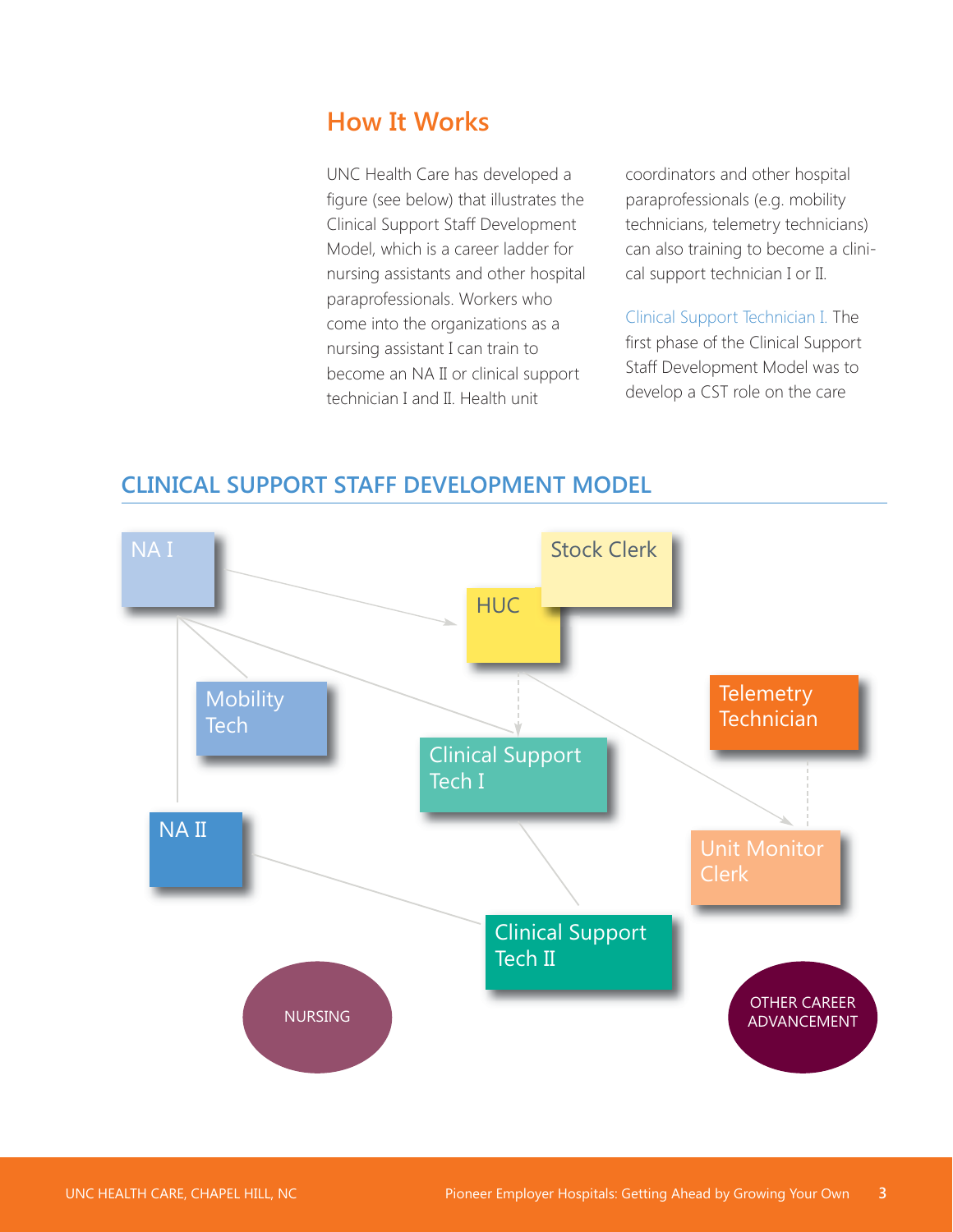

Shonta Davis is an NA II and CST II at UNC Health Care. She decided to participate in the Partners in Practice program because she wanted to see how it was going to work with having one nurse and one NA with five patients. She likes working with one nurse exclusively and finds communication on the floor to be much easier than previously, where she reported to 3-4 nurses. She also enjoys having more time to interact with each patient because of her lower patient load. She reported that earlier she was not able to have conversations with her patients because she was so rushed to finish the required tasks each day. She said she prefers the new staffing model because, "I want the patient care. I want to be able to do things for my patients to make me feel better in a day as I help them with their goals. And they can feel they have that quality time if they need to talk. That's what half of them want you to do, to be able to talk with them and you can do that."

team that merges the skills and knowledge of the nursing assistant I and the health unit coordinator (HUC). CSTs are cross-trained to be able to provide clinical support services (in an NA I capacity), as well as play a more administrative role on the floor when needed (fulfilling the job responsibilities of a HUC). However, the supervisor on the floor negotiates at the beginning of the shift which role the CST will adopt during their shift so that their workload is not too high.

The CST represents an opportunity for assistive personnel to acquire additional skills and knowledge, to experience variety in their daily work, and to receive a promotion and wage increase. To become a CST, workers first go through NA orientation (if they are new to the organization) and then they go through a two-week HUC training session. Workers can also train to become a CST II, requiring them to receive their NA II certification, which is described below. UNC Health Care reports that after the initial pilot of the CST role, they saw an increase in overall job satisfaction among CST workers and a decrease in turnover. CST turnover during the six month pilot was zero percent compared to NA turnover of 22 percent and HUC turnover of 12 percent during the same time period.

#### Nursing Assistant II Training Program.

The second phase of the Clinical Support Staff Development Model was to implement the NA II role at UNC Health Care. Prior to the implementation of this phase, even if a nursing assistant was certified as an NA II, they were not used in their full capacity in the hospital setting. In this initiative, changes were made in staffing to use NA IIs to their full scope of practice. To create a pool of workers to enter the new NA II positions, UNC Health Care initially sponsored NA II training at Durham Technical Community College for interested nursing assistants. However, constraints in the semester schedule and difficulty in finding faculty at Durham Technical Community College prompted UNC to work with the NC Board of Nursing to develop a 170-hour inhouse training program. Interested employees were asked to submit an application; students were selected from 14 different nursing units within UNC Health Care. UNC Health Care paid tuition, books and fees for the NA II students as well as provided salary support for participants while they were in class (up to 20 hours per week). In return, NA II students were asked to sign an 18 month work commitment.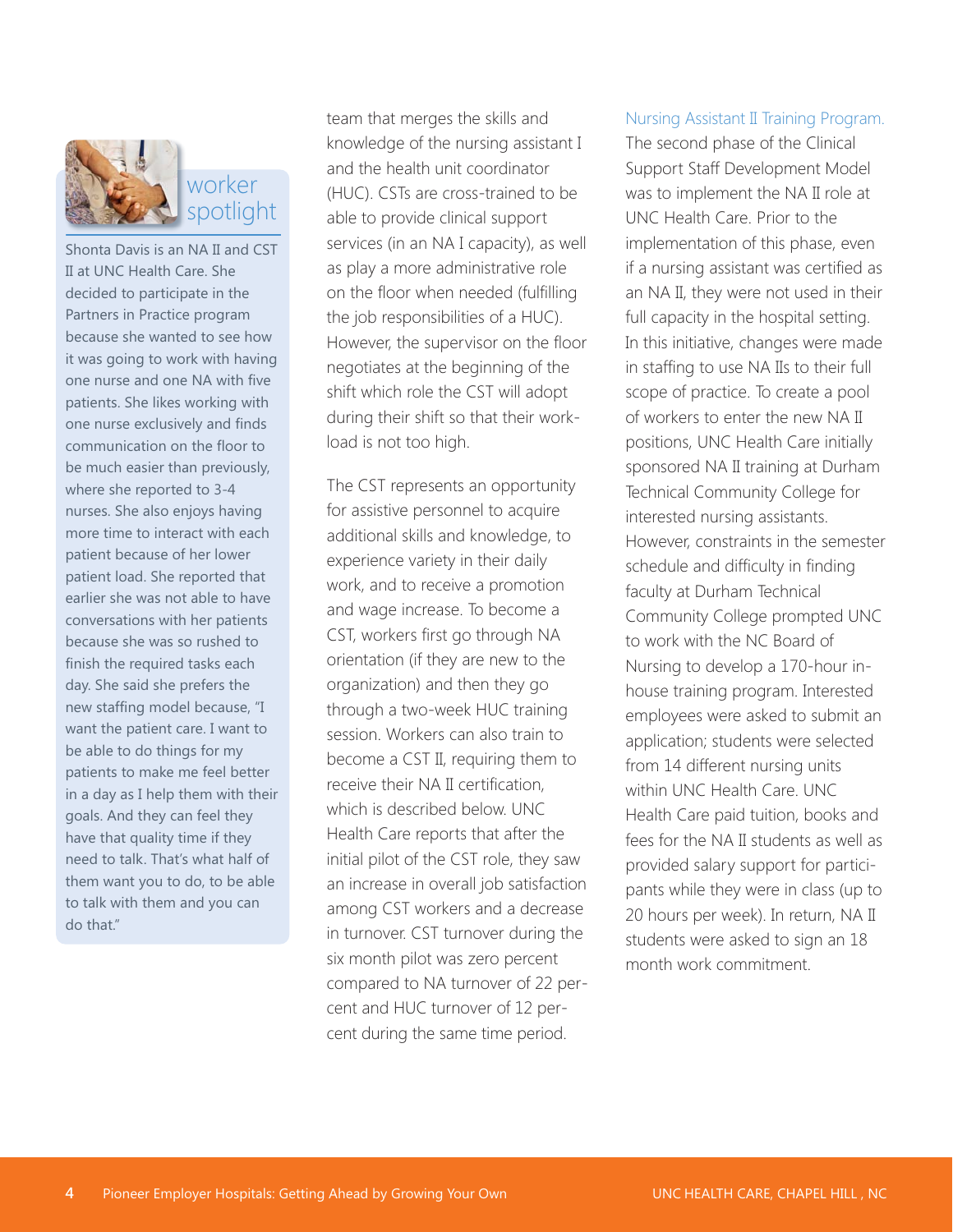**"The RNs have told us that [using NA IIs] makes it more possible for them to stay in the room with their patients and to actually use the bedside computers for documentation because they know that their partner is out there looking after the rest of the patients. So the nurses are just really pleased with all of the things that the NA II or CST II can do."**

> MARY TONGES, CHIEF NURSING OFFICER

## **Critical Success Factors**

UNC Health Care has been successful at grooming low-wage incumbent workers for careers in health care. Since 2008, UNC Health Care has sponsored 43 individuals in the NA II training program (100 percent graduation rate to date), and 248 staff members are currently in NA II, CST, unit monitor, or mobility technician roles. UNC Health Care has invested about \$200,000 over the last fiscal year to provide the training for NA IIs, which is now offered on-site; the hospital also absorbs the costs associated with training CSTs. The success that UNC has experienced in developing a frontline worker career ladder results from thoughtful planning and strategic implementation of the program. Below, the critical success factors that facilitate the success of their training programs are listed.

### A Commitment to Worker Job Satisfaction

Administrators at UNC Health Care indicated that a primary reason for developing a career ladder for frontline health care workers was to improve job satisfaction among these workers. They were committed to giving these workers an opportunity to advance within the organization, take on greater responsibility, and earn higher wages. In practice, UNC Health Care has been able to

implement wage increases of eight to ten percent for workers depending on their work experience. Further, administrators realized that the heavy workloads of nursing assistants decreased their job satisfaction because it took away from their ability to interact with patients. In developing the Partners in Practice staff model, administrators were able to reduce the number of patients that each NA is responsible for during a shift, giving the NA more time for completing job tasks and developing relationships with patients. At the same time, the number of patients a nurse is responsible for increases slightly. This recalibration means that everyone is working at the top of their skill set.

#### Dedicated Educators

UNC Health Care has on-site instructors for both the unit clerk training and NA II certification programs. This allows the organization to provide on-site education for workers, which can be a valuable facilitator for frontline health care workers who often lack transportation or time to attend classes elsewhere. Further, on-site educators allow UNC Health Care the ability to shift course offerings to meet their own workforce and scheduling needs.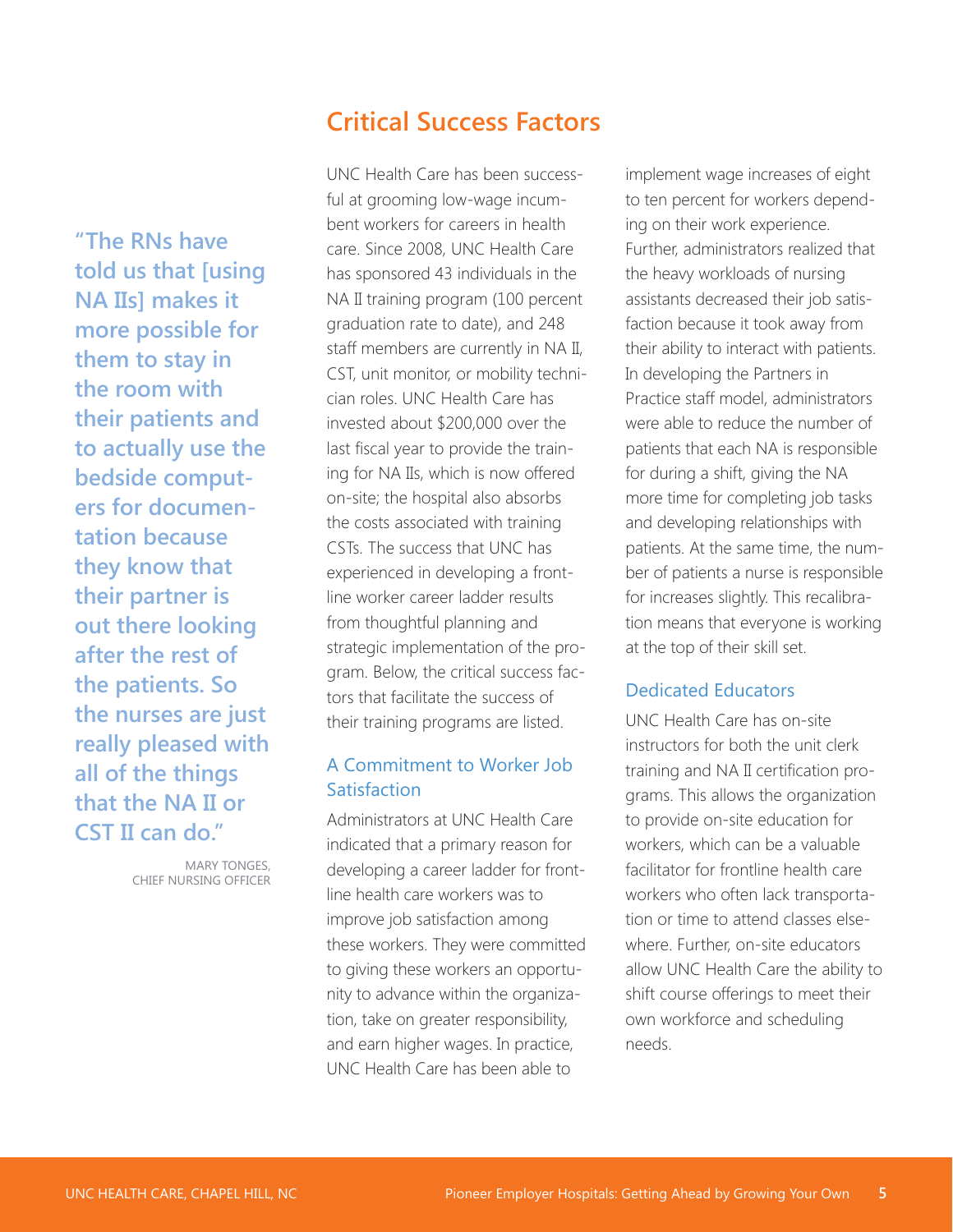**"Before when I had to give patients baths, it was like a rush thing because there were so many patients you had to do. Now there is more time to work with your patients…It's better to be able to spend that quality of time with the patient for what they need done."** 

SHONTA DAVIS, NA II

#### Supportive Leadership

The leadership at UNC Health Care is very enthusiastic about the frontline worker training programs that have been implemented at its hospitals. They have made a number of permanent changes to human resource policies and organizational practices to encourage frontline worker training, including changes in job titles and job descriptions needed to create a career ladder, and changes in compensation for workers with additional credentials.

#### Supervisor/Manager Support

UNC Health Care has worked hard to support supervisors and managers as they implemented the additional training for frontline health care workers and new staffing models. For example, supervisors or managers are allowed to use float pool workers or overtime to fill in staffing needs when workers are attending class. UNC Health Care has also supported managers as they implement the new staffing model, Partners in Practice, by providing a half day orientation to the program and additional training in communication.

The new staffing model has required some adjustments on the part of managers and RNs; many nurses, particularly new nurses, were concerned about their higher patient loads in the Partners in Practice model. Further, the level of communication with NAs has to be higher

since NAs are now adopting greater responsibility for patient care. Finally, administrators have worked to educate RNs on the NA II scope of practice, providing a grid that outlines the job tasks that each type of worker can do. Managers expressed satisfaction with the pilot of the Partners in Practice staffing models after these issues had been addressed, as it helps them to better meet the needs of patients in their departments.

#### Maximizing Hospital Operations

When developing the training programs for frontline workers, UNC Health Care involved administrators who could represent the operational perspective. For example, they worked with managers who recognized that NA IIs were being underutilized in the hospitals and could play a much larger role in staffing operations. This led to the Partners in Practice, as well as the implementation of Clinical Support Staff Development Model for nursing assistants. This upfront planning and flexibility helped ensure the success of the program by addressing the needs of managers and the organization, as well as workers.

#### A Culture of Innovation

Administrators at UNC Health Care expressed a willingness and enthusiasm for trying innovative patterns of staffing and management. However, they are careful to be systematic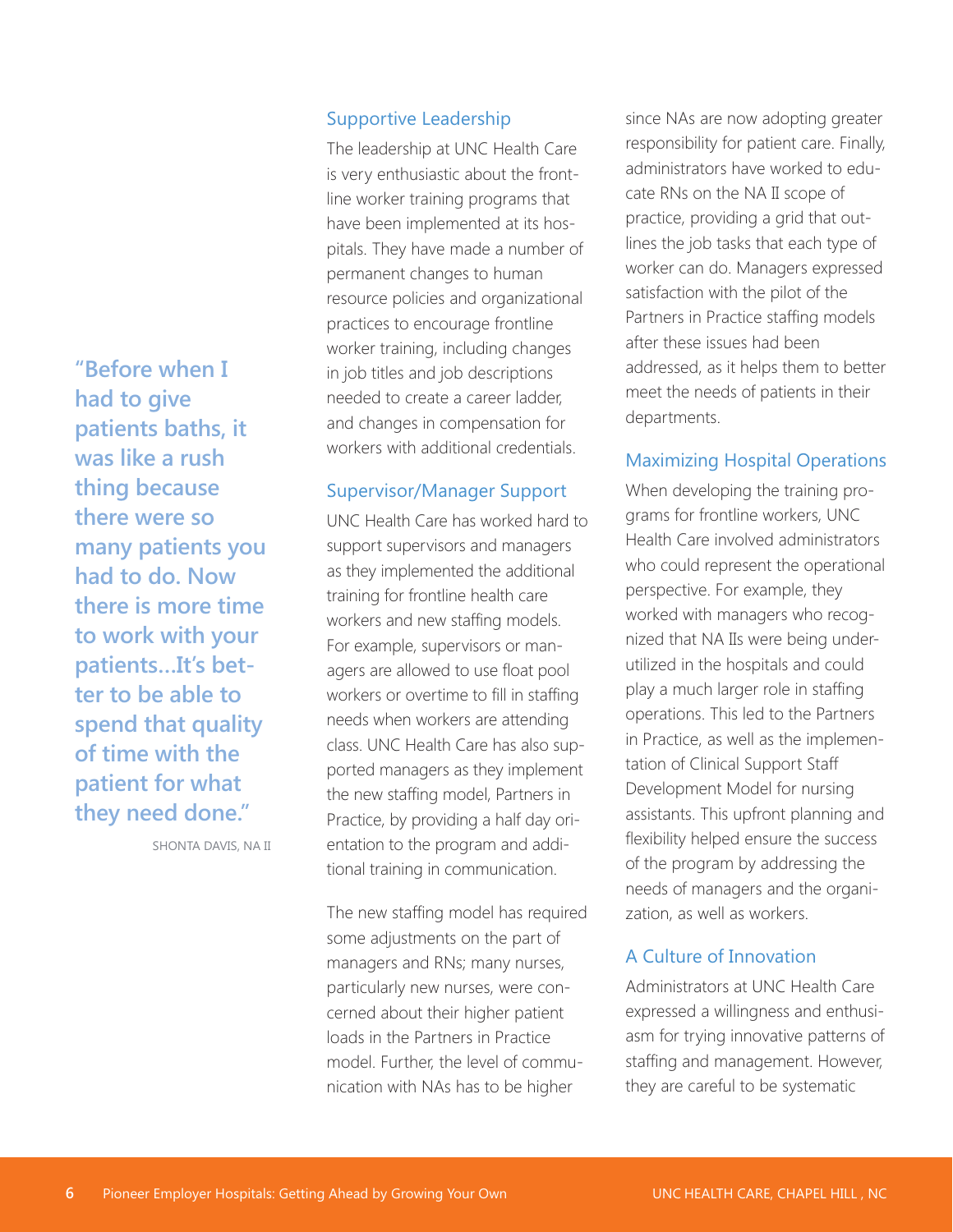**"Patients essentially have two health care providers. One being a licensed registered nurse and the other being an NA II to care for that group of patients. So the NA II works at a higher level, which frees up the nurse to take an additional one or two patients to give the medications, to do the assessments on anything a licensed nurse is required to do. It also builds a relationship between those two people who get to know each other very well and they get to know their work style, their delegation style. They really get into a routine and know from day-to-day what to expect. The nurse knows what the skill level is of the nursing assistant and can really mentor that nursing assistant to develop those skills at the highest level."**

MARILYN MORALES, DIRECTOR OF NURSING, PROFESSIONAL DEVELOPMENT/PRACTICE RESEARCH

and supportive throughout the implementation process in order to support managers and maintain a high level of care. For example, with the Partners in Practice implementation, one hospital piloted the program on one unit during the night shift. After they had worked out the program "kinks," they started using the model during the day shift. The organization is now getting ready to implement the staffing model in other units.

### Addressing the Needs of Frontline Workers

UNC Health Care recognizes that many frontline workers have resource-related constraints in pursuing additional training, and they have tried to design their

training programs to help them overcome these barriers. Even tuition reimbursement programs can be prohibitive for frontline workers, who may not have the upfront payment needed to enroll in the program. For example, for the NA II certification program, workers did not have to pay for any fees, supplies, or books. Further, these programs allowed workers to attend class during work hours, rather than during their own time. As mentioned by one administrator, many of these workers have more than one job and cannot afford to take time to attend class; providing class during work hours helps overcome this additional logistical barrier to advancement faced by frontline workers.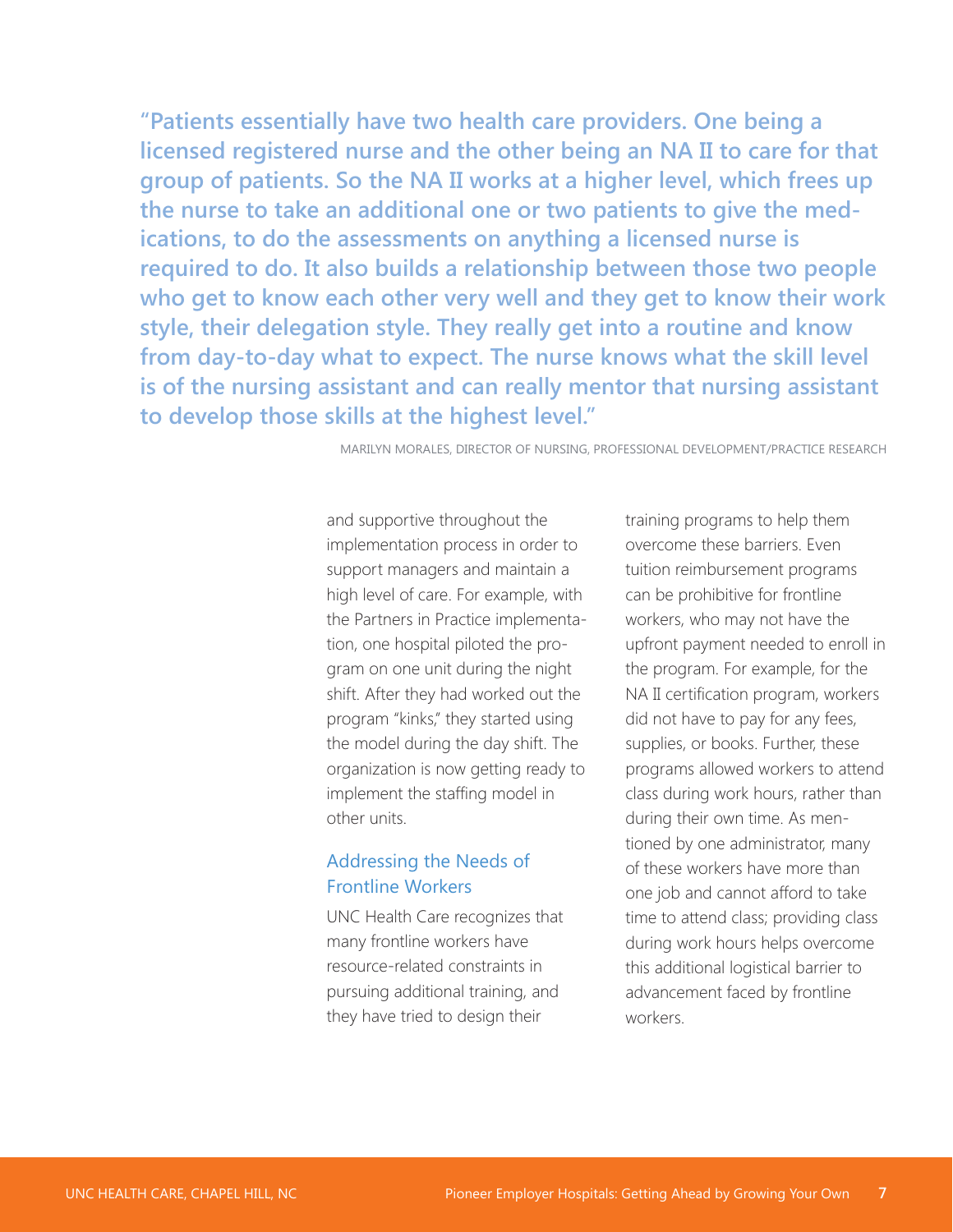**"The extra personnel on the floor and in patients' rooms is nice. Patients can get a sense that the nurse and NA are on the same page with their care and what the plan is. Patients feel that someone is there to answer their needs. Because of our ability to cover patient needs, communication and round more frequently because we have more bodies, the call lights go off less. Then if the NA goes in before the nurse, they take care of the little things like going to the bathroom, or to get water. By the time I get in there, it helps with time management. If the NA can go in there and anticipate the need before the nurses go in there, then my time can be spent doing the things I need to get done."**

KAREN FUTCH, RN

### **Return on Investment**

UNC Health Care invests about \$200,000 of its budget into their training programs for frontline health care workers. The hospital staff interviewed generally agreed that the investment is money well spent and continuously advocated to ensure funding each budget year. The outcomes achieved for the

workers and the hospital provide the justification and rational to continue providing formal (e.g., financial, human resource policies) and informal (e.g., schedule accommodations) support for the program. Below are the most salient returns on the investment for the hospital.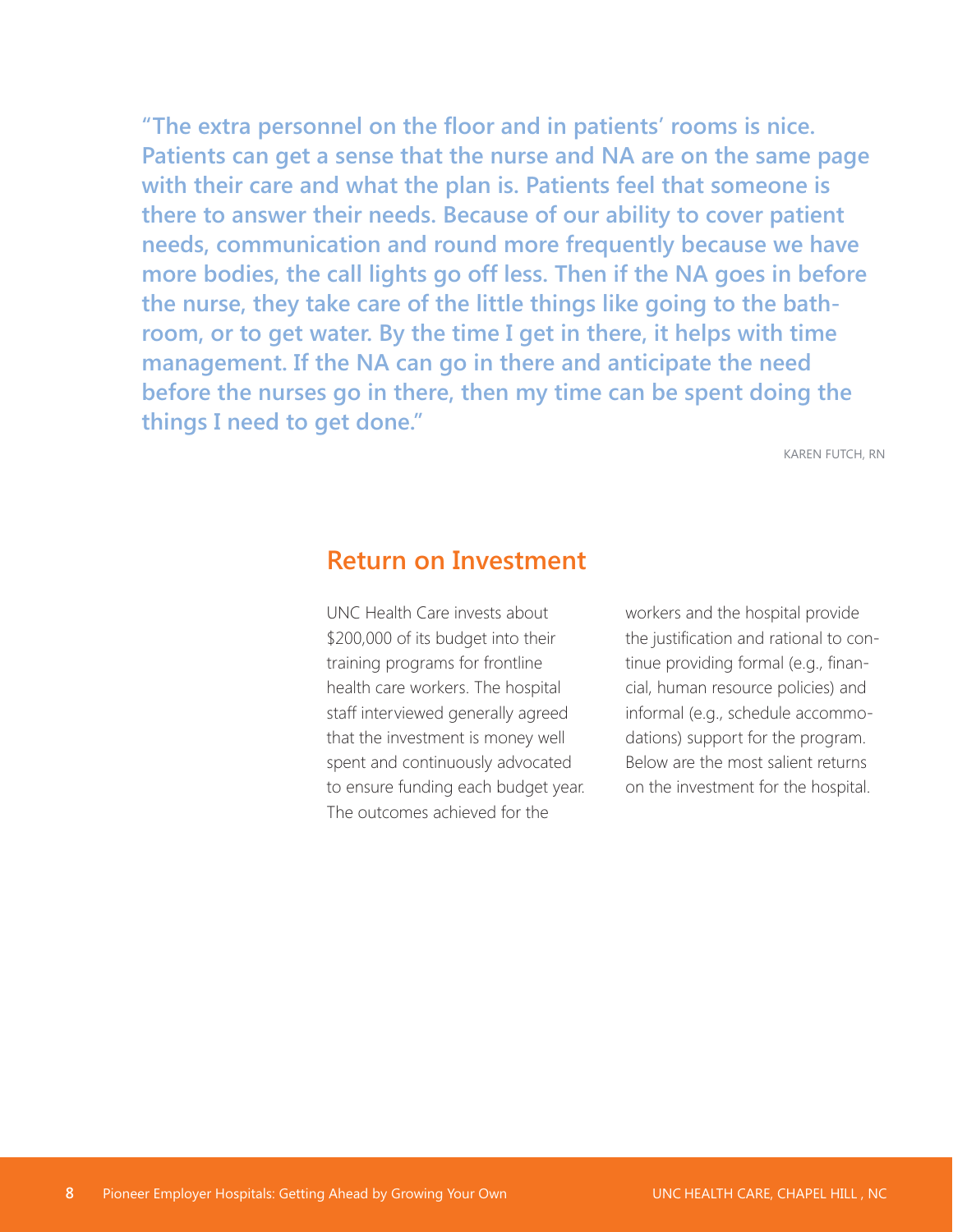| employees. As reported above, clinical support technician turnover during the six<br>month pilot was zero percent compared to NA turnover of 22 percent and HUC                                                                                                                                                                                                                                                                                                                                                                                                                                                 |
|-----------------------------------------------------------------------------------------------------------------------------------------------------------------------------------------------------------------------------------------------------------------------------------------------------------------------------------------------------------------------------------------------------------------------------------------------------------------------------------------------------------------------------------------------------------------------------------------------------------------|
| turnover of 12 percent during the same time period. Subsequent to the pilot, the<br>decision was made to implement the CST role on other nursing units where it was<br>felt by the nurse manager to have utility; nearly all nursing units have now imple-<br>mented the role. As a result, 2009 turnover metrics indicated a four quarter cumula-                                                                                                                                                                                                                                                              |
| After development of the clinical support technician role, two nursing units were<br>selected to pilot it. Following a six month pilot, nurses on both units were asked to<br>complete an evaluation survey. The survey asked five forced choice questions and<br>five free response questions addressing the following areas: (1) the CST role met<br>your expectations, (2) you were satisfied with the role, and (3) you would recom-<br>mend continuing the CST role. The overwhelming response to the survey was that<br>the role met expectations, staff members were satisfied with the role, and recom- |
| Supervisors, managers and administrators all noted that workers who have partici-<br>pated in certification programs have greater confidence and improved skills in their<br>positions. Further, the lower NA to patient staffing ratios allow nursing assistants to<br>use more of the skills that they have acquired during their training and assist nurses                                                                                                                                                                                                                                                  |
| Both nursing assistants and managers reported that they are now able to provide                                                                                                                                                                                                                                                                                                                                                                                                                                                                                                                                 |
| Administrators have received positive feedback from patients about the Partners in<br>Practice staffing model. Patients report that they like team-based care, where one<br>RN and one NA are responsible for each patient. Further, they appreciate that NAs                                                                                                                                                                                                                                                                                                                                                   |
| staffing while increasing the amount of NA II staffing. This may be very important in<br>stated by Mary Tonges, Chief Nursing Officer, "I do think that we are going to be in<br>another period of nursing shortage, and it is going to be really importantthat in<br>the future the less available [RN] time is used to maximum advantage and that other                                                                                                                                                                                                                                                       |
|                                                                                                                                                                                                                                                                                                                                                                                                                                                                                                                                                                                                                 |